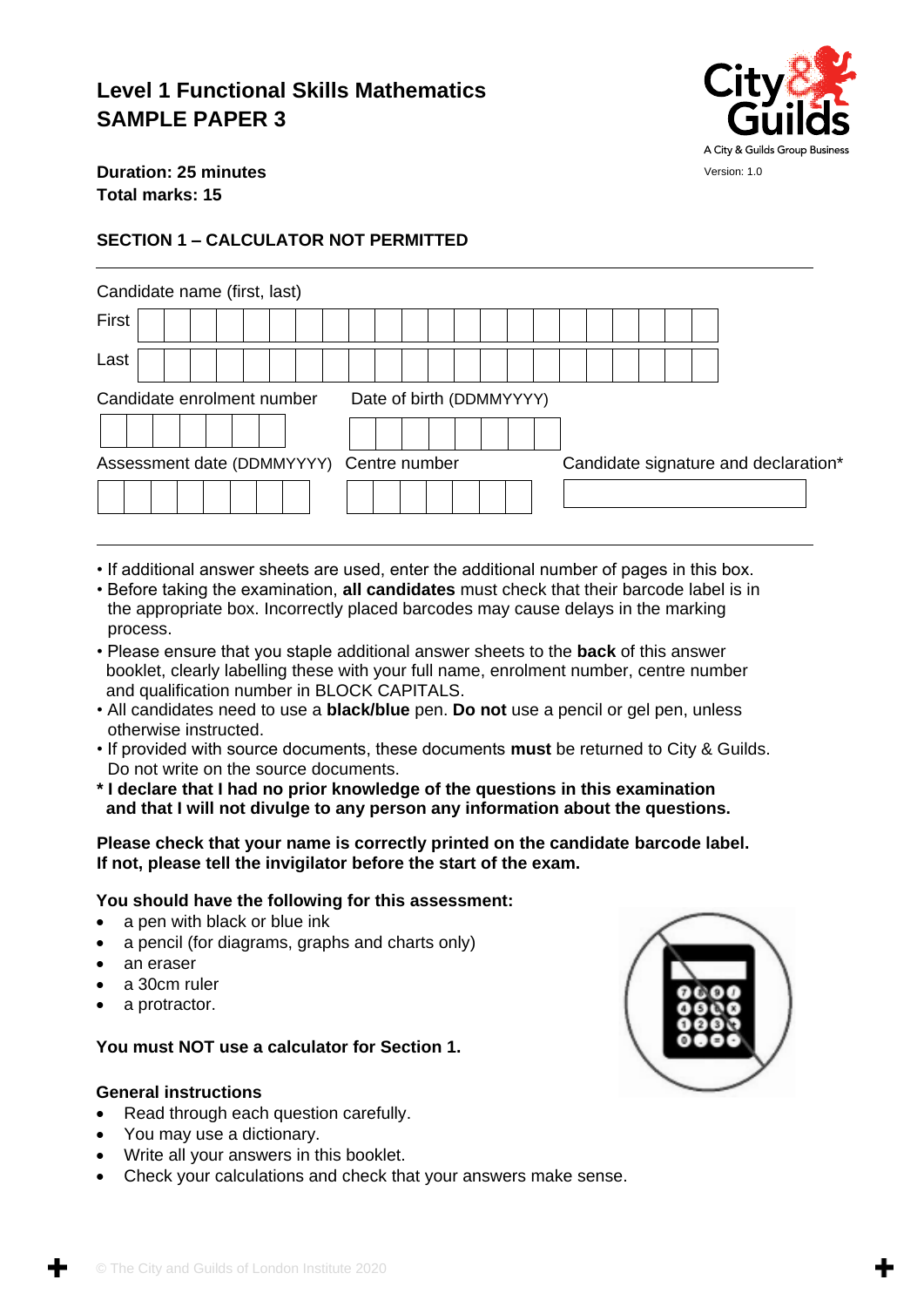# **SECTION 1 – CALCULATOR NOT PERMITTED**

There are **15** marks available in this section.

You should check all your work as you go along.

You must **not** use a calculator in this section.

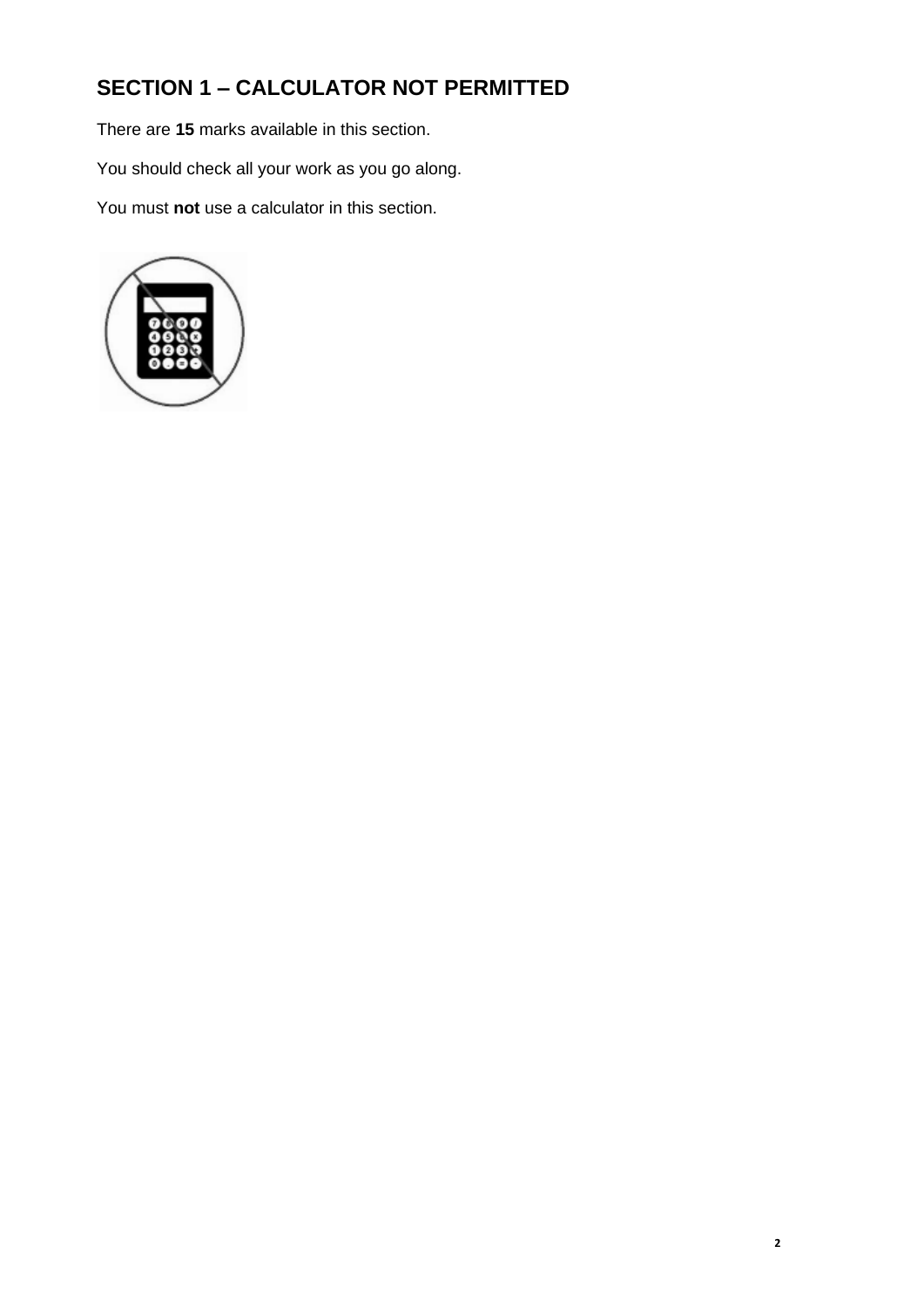$4.7 \times 1000 =$ 

## **(1 mark)**

\_\_\_\_\_\_\_\_\_\_\_\_\_\_\_\_\_\_\_\_

## **Q2**

16 ⅔ is the same as

*(tick one box)*



## **Q3**

What is 8% as a decimal?

**(1 mark)**

\_\_\_\_\_\_\_\_\_\_\_\_\_\_\_\_\_\_\_\_

**(1 mark)**

## **Q4**

 $12^2 =$ 

**(1 mark)**

\_\_\_\_\_\_\_\_\_\_\_\_\_\_\_\_\_\_\_\_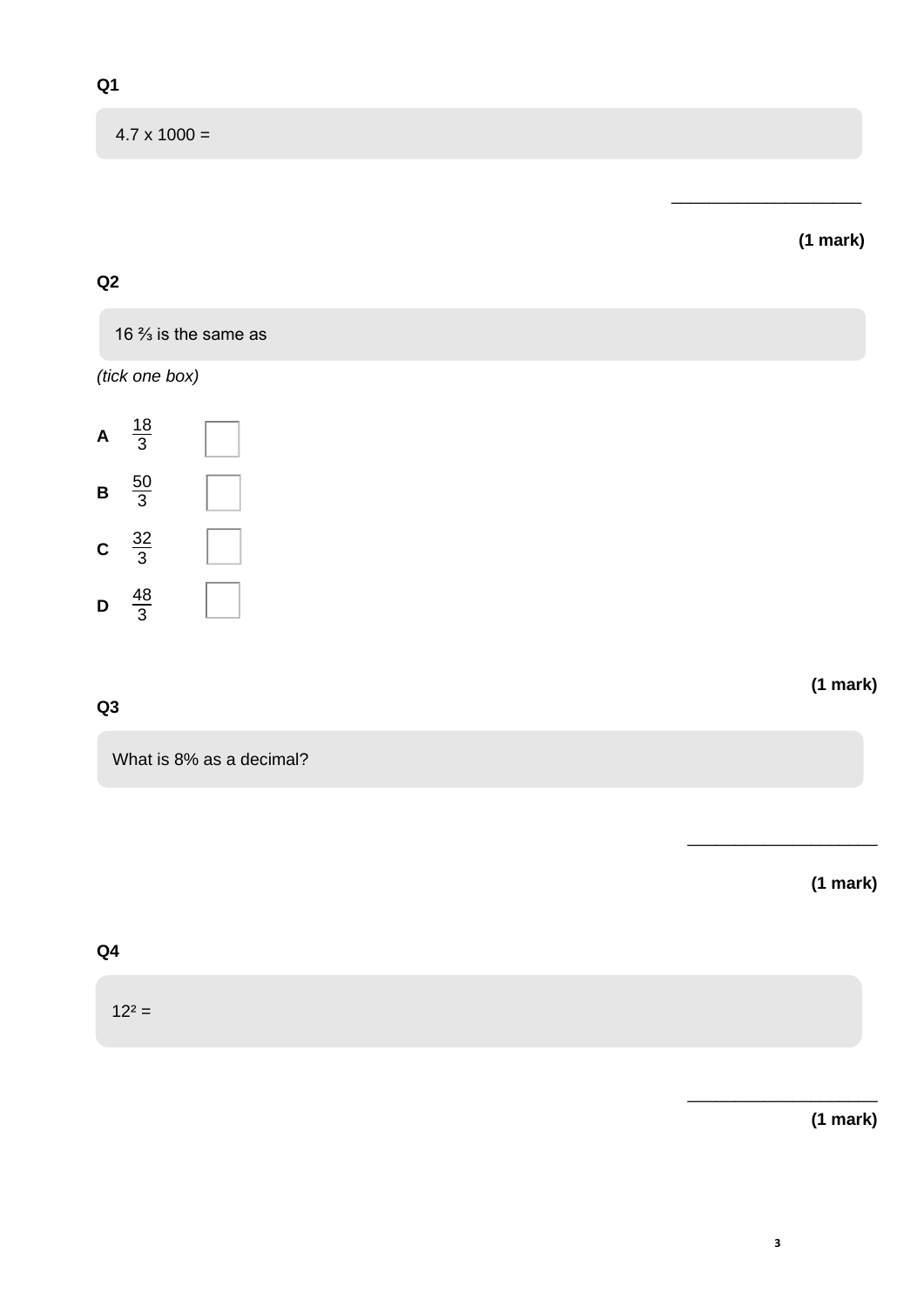## **Q5**

**Q6** 

What is 7.2857 rounded to two decimal places?

# **(1 mark)**

 $\frac{1}{2}$  ,  $\frac{1}{2}$  ,  $\frac{1}{2}$  ,  $\frac{1}{2}$  ,  $\frac{1}{2}$  ,  $\frac{1}{2}$  ,  $\frac{1}{2}$  ,  $\frac{1}{2}$  ,  $\frac{1}{2}$  ,  $\frac{1}{2}$  ,  $\frac{1}{2}$  ,  $\frac{1}{2}$  ,  $\frac{1}{2}$  ,  $\frac{1}{2}$  ,  $\frac{1}{2}$  ,  $\frac{1}{2}$  ,  $\frac{1}{2}$  ,  $\frac{1}{2}$  ,  $\frac{1$ 

\_\_\_\_\_\_\_\_\_\_\_\_\_\_\_\_\_\_

## $8 + (7 - 5) \times 3 =$

## **(1 mark)**

### **Q7**

What is two hours and thirty eight minutes in *minutes*?

\_\_\_\_\_\_\_\_\_\_\_\_\_\_\_\_\_\_ **minutes (1 mark)**

#### **Q8**

What is 2 5 of 300m?

\_\_\_\_\_\_\_\_\_\_\_\_\_\_\_\_ **metres**

**(1 mark)**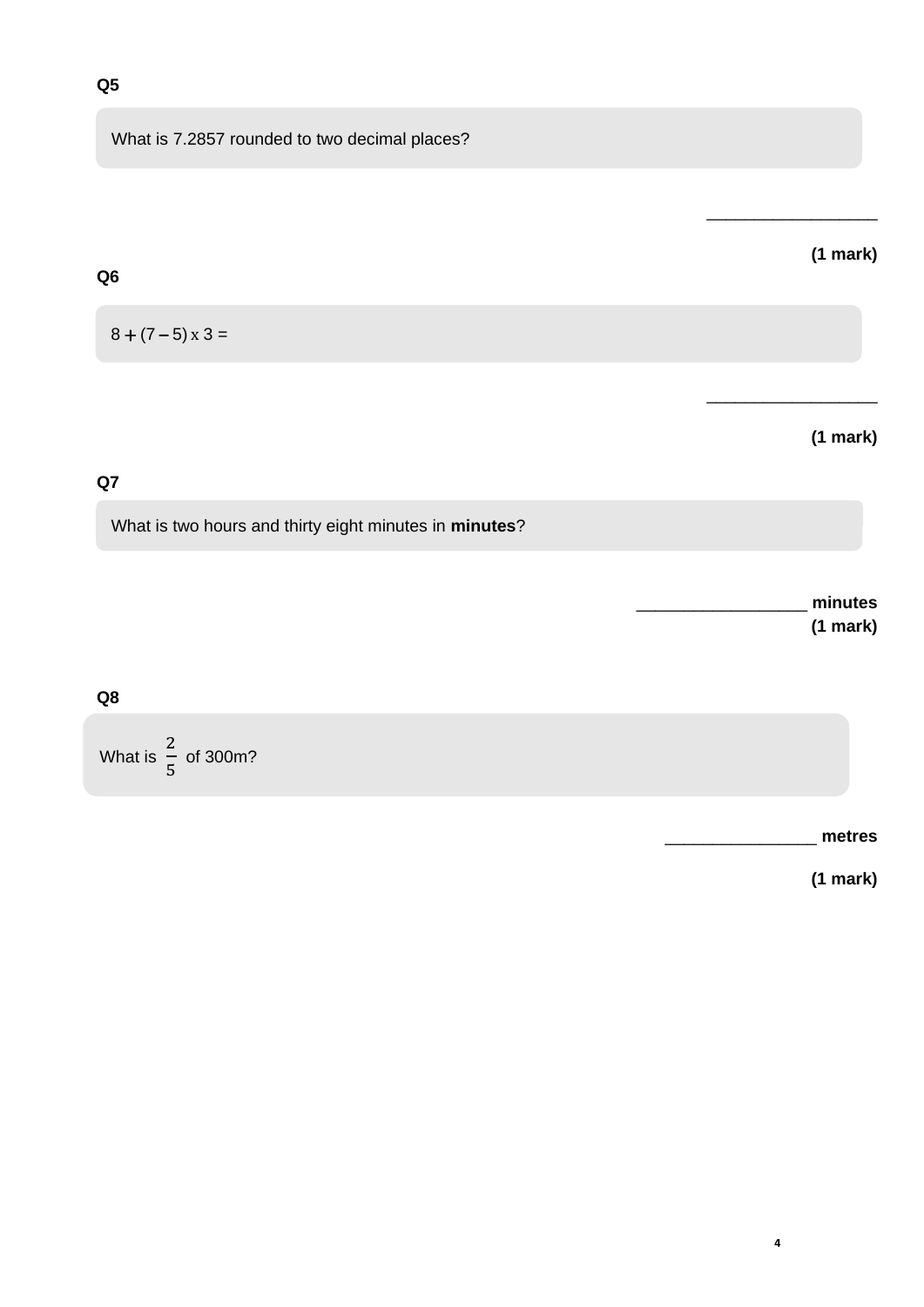Which one of these lists of decimals is in **increasing** order?

*(tick one box)*

|  |  | A 0.401 0.42 0.503 0.59                |  |
|--|--|----------------------------------------|--|
|  |  | <b>B</b> 0.59 0.503 0.42 0.401         |  |
|  |  | <b>C</b> $0.42$ $0.59$ $0.401$ $0.503$ |  |
|  |  | <b>D</b> 0.503 0.59 0.42 0.401         |  |

## **Q10**

Which is a **plan view** of the object shown?





**(1 mark)**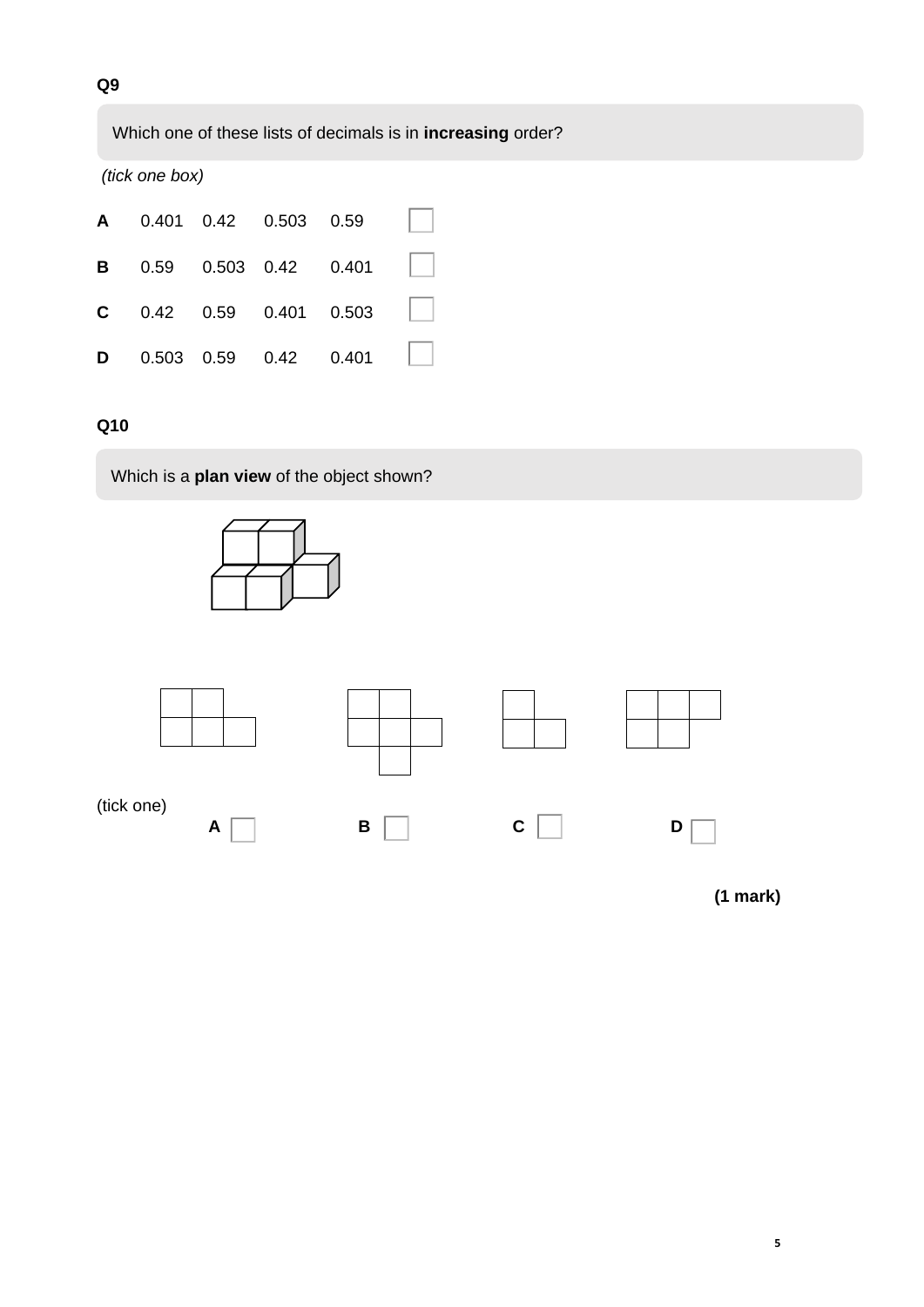## **Q11**

A community centre projects films on to a screen.

The manager wants to make a wooden border around the screen.

She needs to order the wood.



What length of wood does she need to order?

**Show your working**



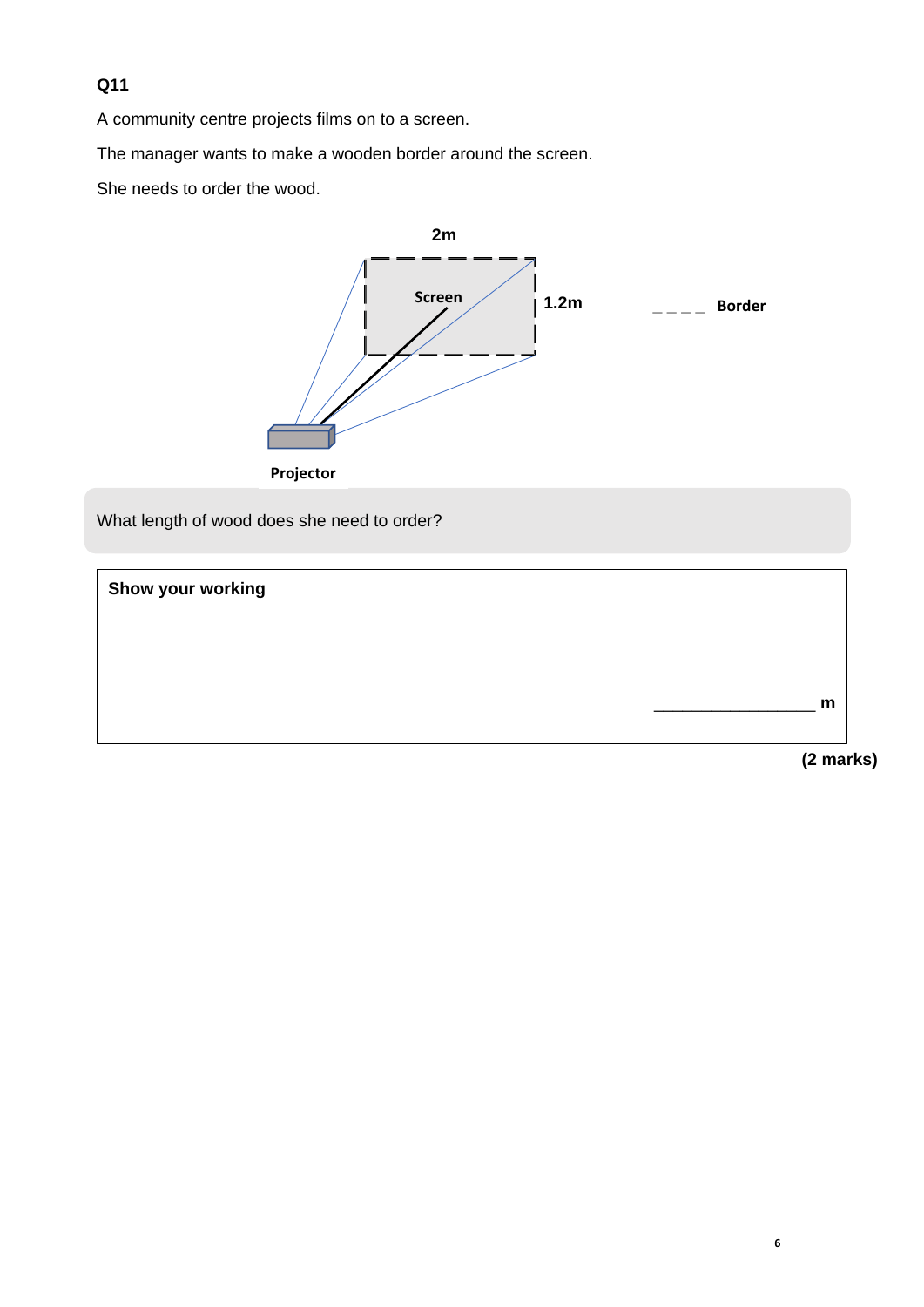## **Q12**

A sports club needs to replace the sand in a long jump pit.

The groundsman works out the capacity of the long jump pit to order enough sand.



What amount of sand does he order? **Put units on your answer.**